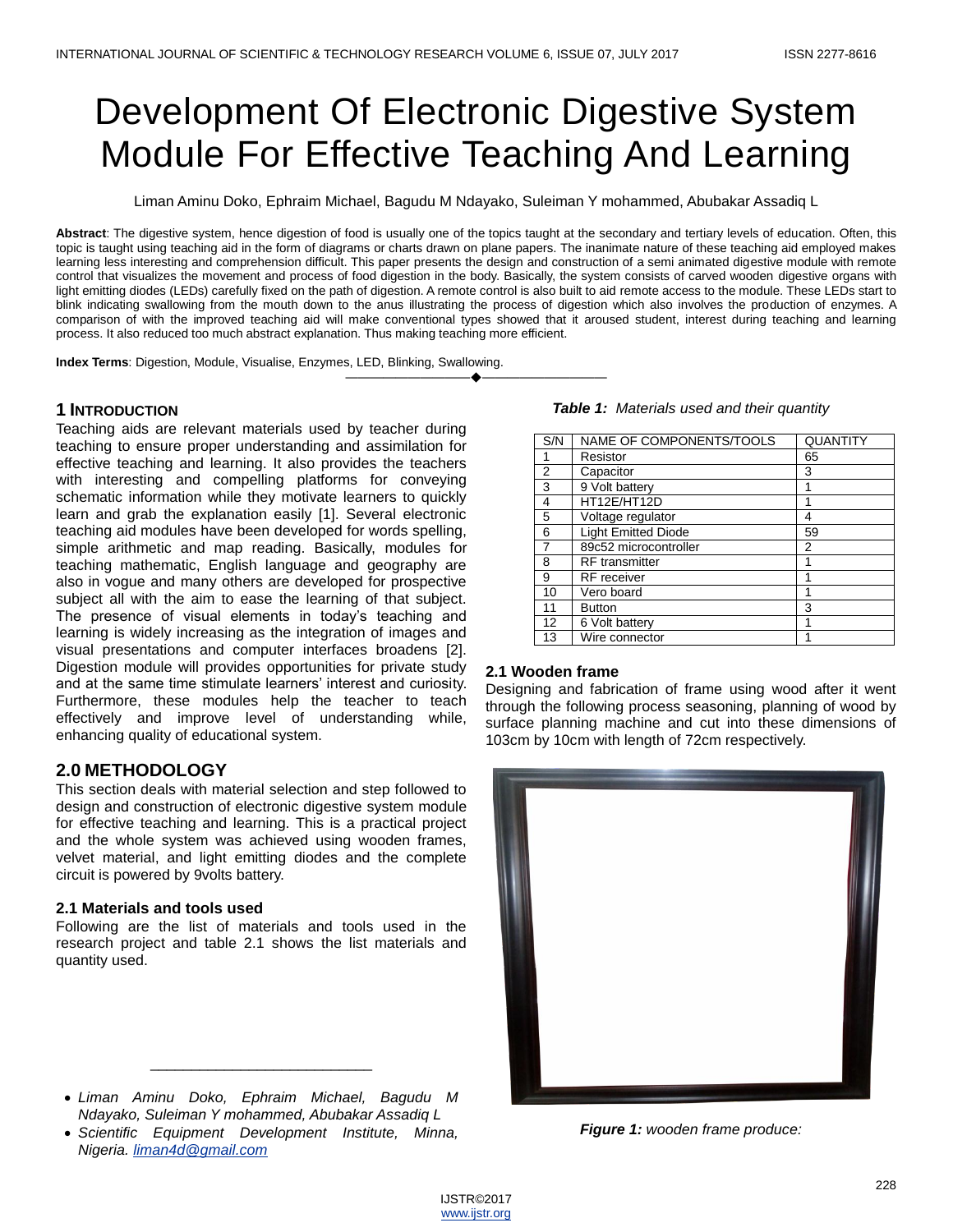## **2.2 Carved of human digestive system**

This was achieved by using 12mm plywood which was seasoned so as to ensure that it is absolutely dry while avoiding bending of the wood. Actually, carved human digestive system made using band saw machine.



*Figure 2: wooden carved human digestive systems*

## **2.3 Marking and drilling of LED holes:**

The wooden carved digestive tract was marked in small holes one after another from mouth down to the anus in 2.5mm diameter. While, the marked spot was drilled with drilling bit of 2.5mm diameter.

## **2.4 Fixing and connecting the LEDs**

Light emitted diodes are fixed on carved digestive tract in the following order.

- Food movement is represented with white LEDs.
- Saliva is represented with BLUE LEDs.
- Gastric juice is represented with RED LEDs
- Pancreatic juice is represented with GREEN LEDs
- At the small intestine the food is represented with multicolor LEDs (white, blue, red and green).
- At the large intestine the food is represented with AMBER LEDs

## **2.5 Remote control**

Radio frequency module: operate using frequency module with a frequency range varies between 30kHz & 300GHz and It comprises of RF transmitter and RF receiver. The two devices were used to send and received wireless radio signal.



*Figure 3: Block Diagram Radio Frequency Transmitters*



*Figure 4: Block Diagram of Radio Frequency Receivers*



*Figure 5: Arrangement of LEDs in Digestive Tract*



*Figure 6: Main Circuit Diagram Connected to RF Receiver*